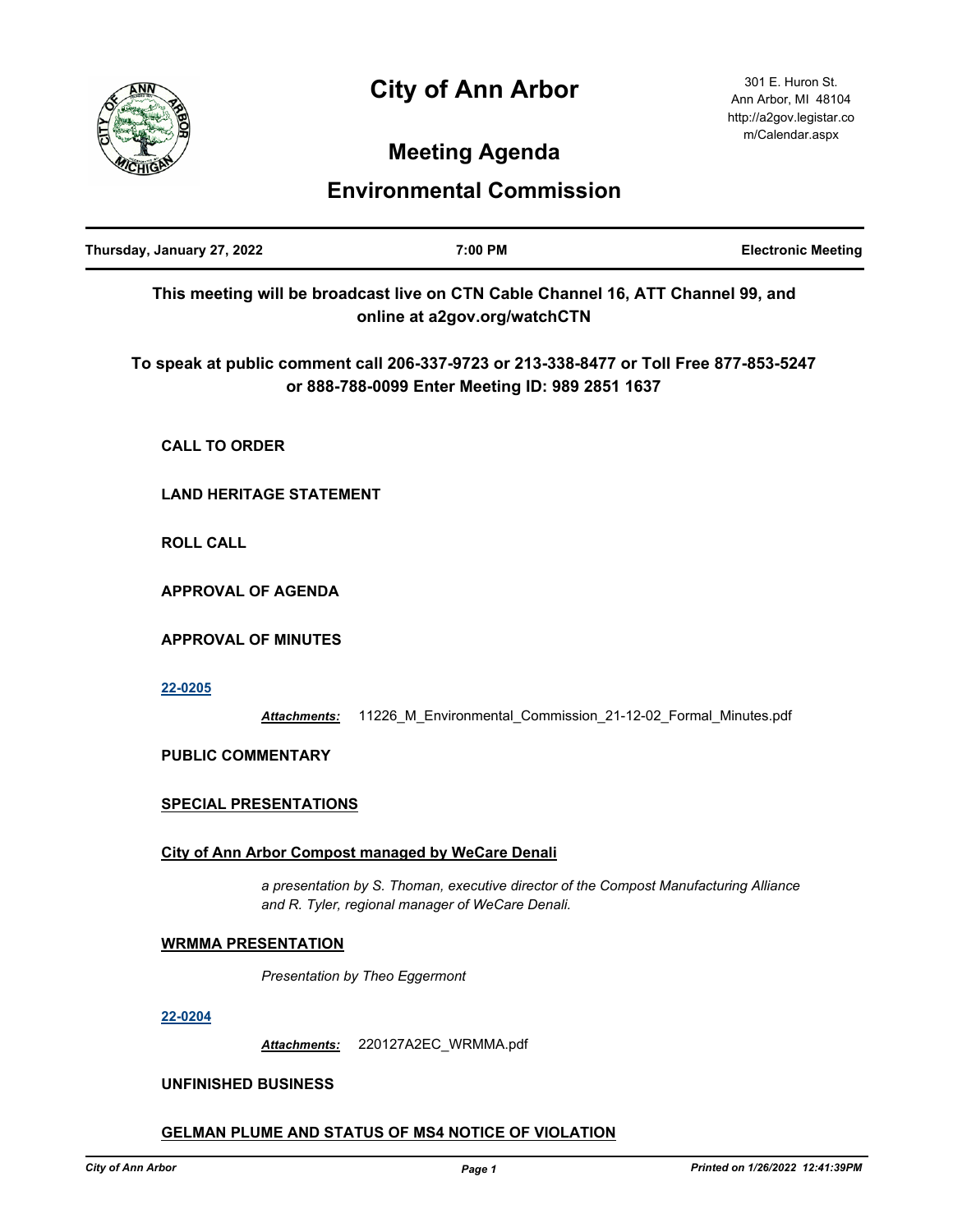#### **[22-0206](http://a2gov.legistar.com/gateway.aspx?M=L&ID=29393)**

*Attachments:* Gelman - MS4 Permit - Storm Water Review & NOV Status - EC.pdf

#### **[22-0207](http://a2gov.legistar.com/gateway.aspx?M=L&ID=29394)**

*Attachments:* EnvCommSupportofWRCAction-NOV.pdf

#### **Deer Cull Resolution**

#### **[21-2143](http://a2gov.legistar.com/gateway.aspx?M=L&ID=29062)**

Environmental Commission Resolution Urging the City to Resume Ann Arbor's Deer Management Program

*Attachments:* ResumeDeerManagementEC2Dec21.pdf

#### **Emergency KI distribution status**

#### **[22-0208](http://a2gov.legistar.com/gateway.aspx?M=L&ID=29395)**

*Attachments:* R19-0192.pdf

#### **NEW BUSINESS**

**Resolution to Begin Discussions with University of Michigan (U-M) for 2,000 Units of Workforce Housing on U-M's North Campus and Agreement on Additional Student and Employee Residential Units Commensurable with U-M's Growth**

**[22-0095](http://a2gov.legistar.com/gateway.aspx?M=L&ID=29286)** Resolution to Begin Discussions with University of Michigan (U-M) for 2,000 Units of Workforce Housing on U-M's North Campus and Agreement on Additional Student and Employee Residential Units Commensurable with U-M's Growth

#### **REPORT FROM STAFF**

**ACTION ITEMS**

**ITEMS FOR NEXT AGENDA**

#### **NEXT SCHEDULED MEETING**

#### **PUBLIC COMMENTARY**

#### **ADJOURNMENT**